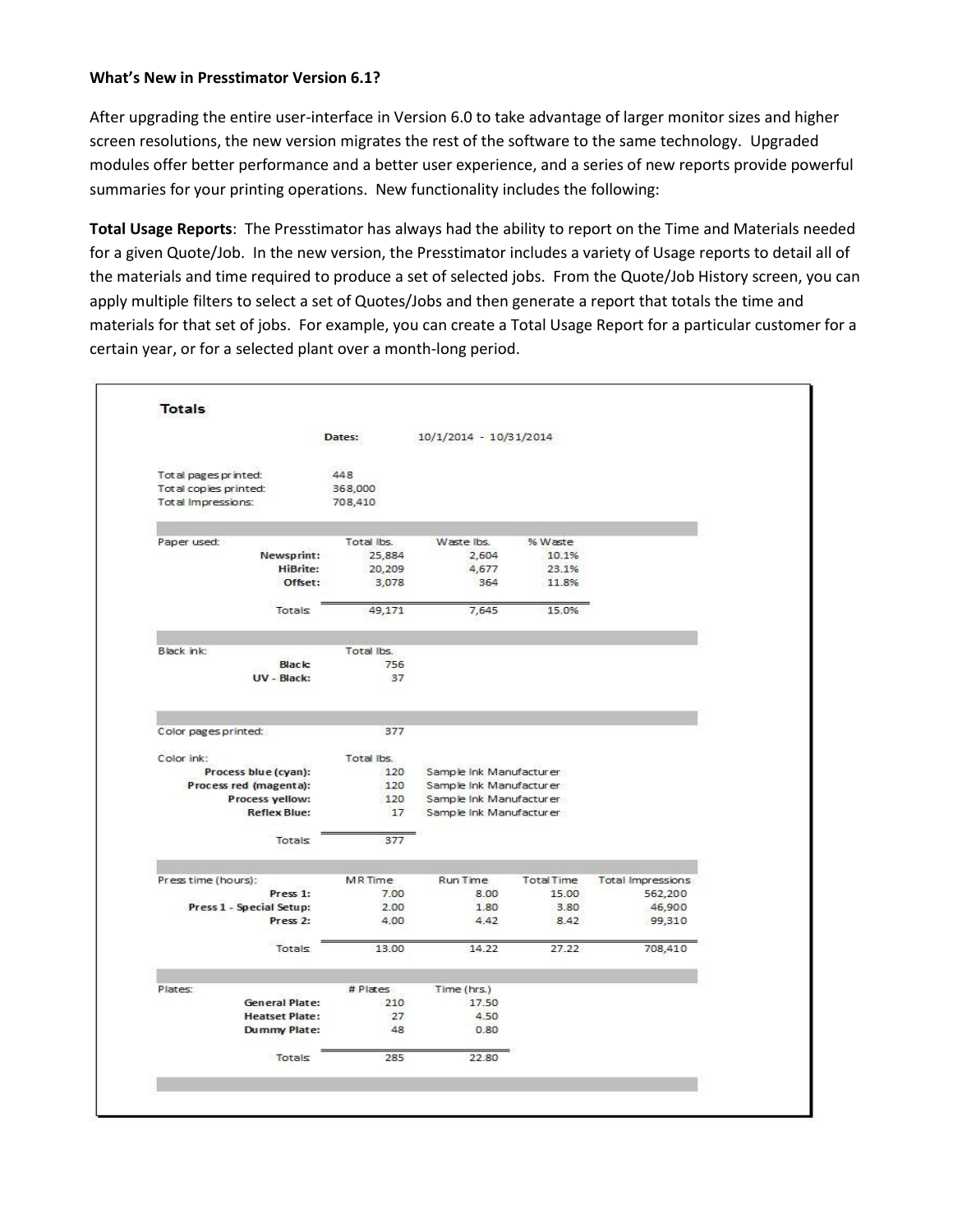| 448<br>20.01<br>Totals<br>Quant ity<br>Time (hrs.)<br>Press Proofs:<br>412<br>7.00<br>7.00<br>412<br>Totals<br>Quant ity<br><b>Stitch and Trim:</b><br>165,000<br>Totals<br>165,000<br># Inserted<br>Quantity<br>Sections:<br>5<br>155,000<br><b>PrePrints:</b><br>5<br>155,000<br>Totals<br>10<br>310,000<br>Quant ty<br>Onserting:<br>140,000<br>Totals<br>140,000<br>Quant ity<br>Skids:<br>118<br>Cartons:<br>50<br>122,500 | Proofing:<br>Bindery:                                             | Black Only:<br>Black + Color: | # Pages<br>292<br>156 | Time (hrs.) |  |
|---------------------------------------------------------------------------------------------------------------------------------------------------------------------------------------------------------------------------------------------------------------------------------------------------------------------------------------------------------------------------------------------------------------------------------|-------------------------------------------------------------------|-------------------------------|-----------------------|-------------|--|
|                                                                                                                                                                                                                                                                                                                                                                                                                                 |                                                                   |                               |                       |             |  |
|                                                                                                                                                                                                                                                                                                                                                                                                                                 |                                                                   |                               |                       |             |  |
|                                                                                                                                                                                                                                                                                                                                                                                                                                 |                                                                   |                               |                       |             |  |
|                                                                                                                                                                                                                                                                                                                                                                                                                                 |                                                                   |                               |                       |             |  |
|                                                                                                                                                                                                                                                                                                                                                                                                                                 |                                                                   |                               |                       |             |  |
|                                                                                                                                                                                                                                                                                                                                                                                                                                 |                                                                   |                               |                       |             |  |
|                                                                                                                                                                                                                                                                                                                                                                                                                                 | Inserting:<br>Finishing:<br>Packaging:<br>Mailing Total Quantity: |                               |                       |             |  |
|                                                                                                                                                                                                                                                                                                                                                                                                                                 |                                                                   |                               |                       |             |  |
|                                                                                                                                                                                                                                                                                                                                                                                                                                 |                                                                   |                               |                       |             |  |
|                                                                                                                                                                                                                                                                                                                                                                                                                                 |                                                                   |                               |                       |             |  |
|                                                                                                                                                                                                                                                                                                                                                                                                                                 |                                                                   |                               |                       |             |  |
|                                                                                                                                                                                                                                                                                                                                                                                                                                 |                                                                   |                               |                       |             |  |
|                                                                                                                                                                                                                                                                                                                                                                                                                                 |                                                                   |                               |                       |             |  |
|                                                                                                                                                                                                                                                                                                                                                                                                                                 |                                                                   |                               |                       |             |  |
|                                                                                                                                                                                                                                                                                                                                                                                                                                 |                                                                   |                               |                       |             |  |
|                                                                                                                                                                                                                                                                                                                                                                                                                                 |                                                                   |                               |                       |             |  |
|                                                                                                                                                                                                                                                                                                                                                                                                                                 |                                                                   |                               |                       |             |  |
|                                                                                                                                                                                                                                                                                                                                                                                                                                 |                                                                   |                               |                       |             |  |
|                                                                                                                                                                                                                                                                                                                                                                                                                                 |                                                                   |                               |                       |             |  |
|                                                                                                                                                                                                                                                                                                                                                                                                                                 |                                                                   |                               |                       |             |  |
|                                                                                                                                                                                                                                                                                                                                                                                                                                 |                                                                   |                               |                       |             |  |
|                                                                                                                                                                                                                                                                                                                                                                                                                                 |                                                                   |                               |                       |             |  |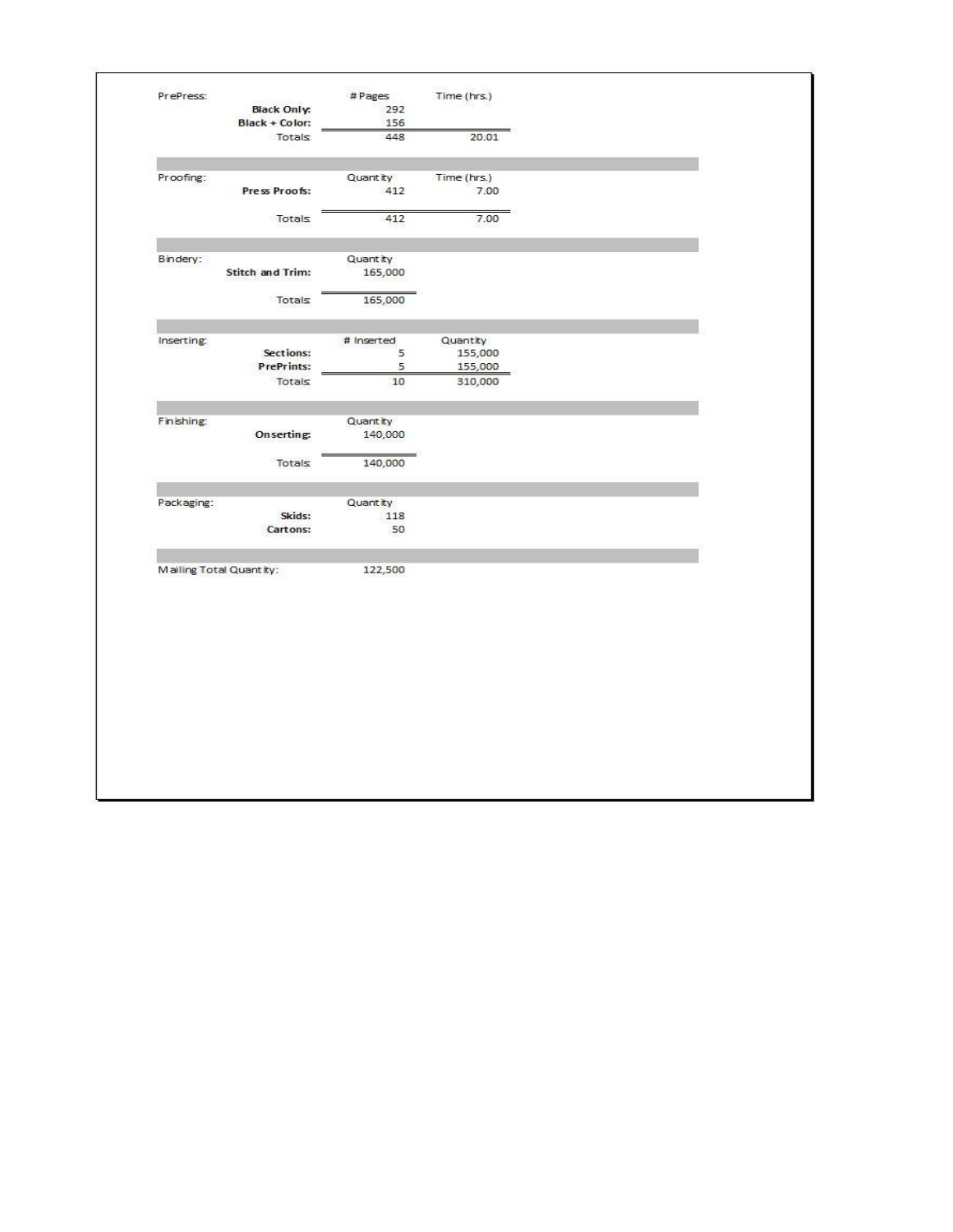Charts are also created with the Total Usage data to display a graphical view of paper usage, paper waste, color ink usage and press impressions.







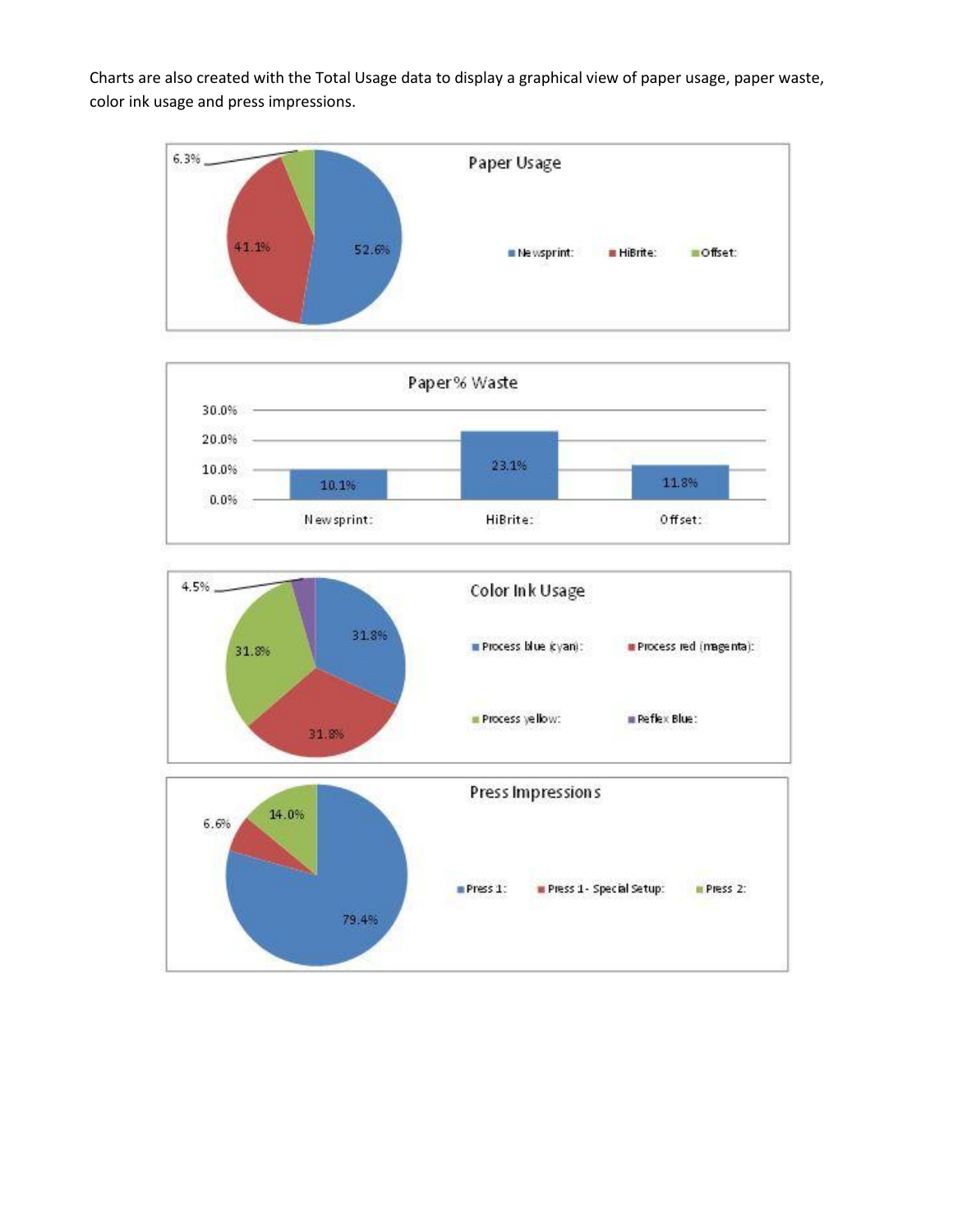**Customer Profit/Trends Analysis Reports**: The Presstimator Billing Summary report has been expanded and improved to include profit information and subtotals by Customer. These reports are generated on selected Quotes/Jobs to provide an analysis of billing summaries and customer profits (as total dollar amounts and as percentages). This detailed analysis will provide you with data and charts to see exactly how your business is trending with various customers. A new chart has been developed that displays the Billing Summary invoice amounts for a given time period with a cost vs. profit data breakdown for each job.

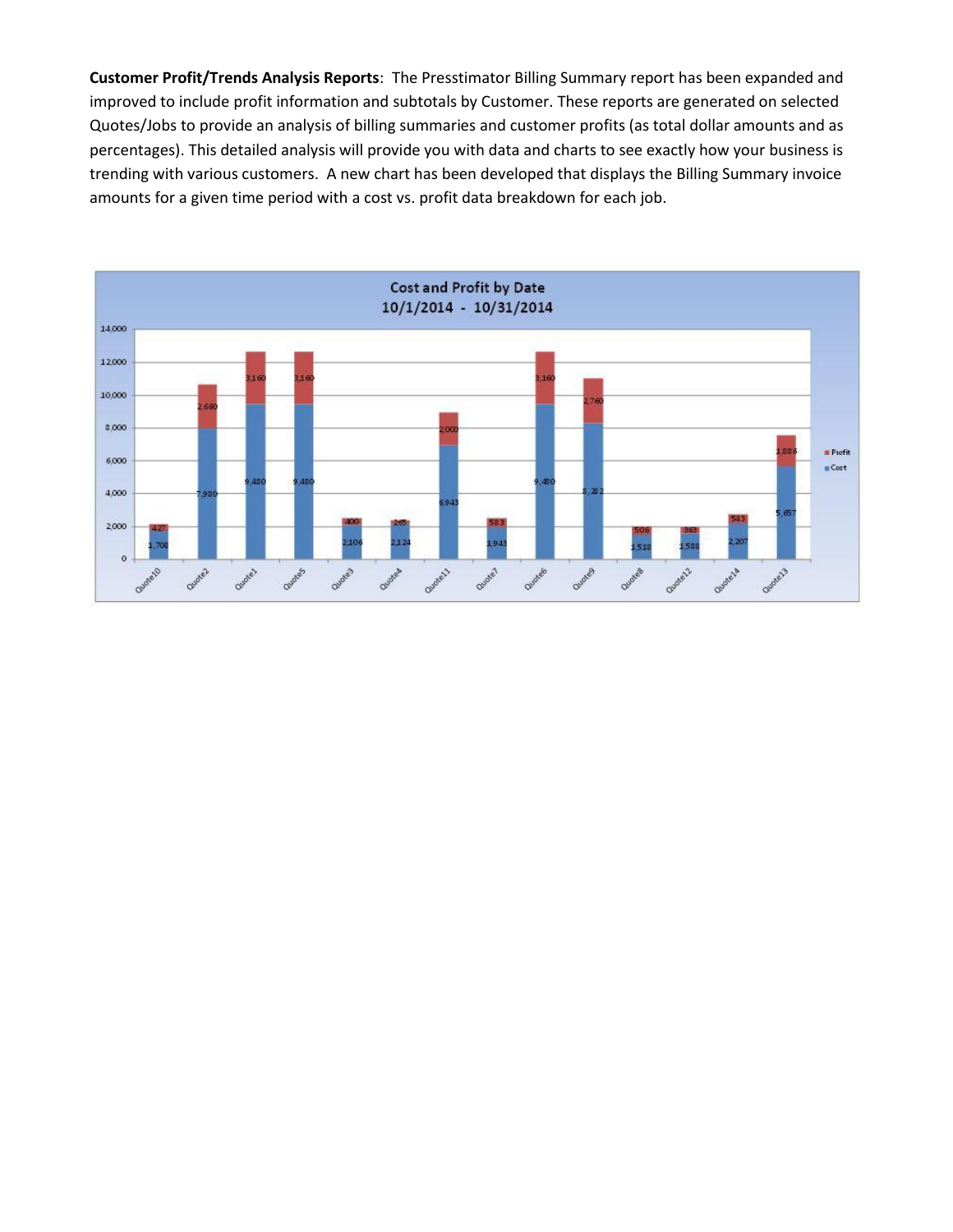This Billing Summary – By Customer report will group and subtotal the selected Jobs by the Customer Name (sorted by Date) to give an overview of how much each customer was billed and what your profits were.

## **Billing Summary - By Customer**

Dates: 10/1/2014 - 10/31/2014

|                    |               |              | <b>Total Invoice</b> |        | Total   |         | <b>Total Profit</b> |        | Total           |          |
|--------------------|---------------|--------------|----------------------|--------|---------|---------|---------------------|--------|-----------------|----------|
| Customer           | No.           | <b>D</b> ate | <b>Invoice \$</b>    | s      | Cost \$ | Cost \$ | Profit \$           | s      | Profit%         | Profit % |
| Customer 1         |               | 10/1/14      | 13,272               |        | 9,480   |         | 3,160               |        | 25              |          |
| Customer 1         |               | 10/2/14      | 13,272               |        | 9,480   |         | 3,160               |        | 25              |          |
| Customer 1         |               | 10/3/14      | 13,272               |        | 9,480   |         | 3,160               |        | 25              |          |
| Customer 1         |               | 10/4/14      | 11,594               |        | 8,282   |         | 2,760               |        | 25              |          |
| Total              |               |              |                      | 51,410 |         | 36,722  |                     | 12,240 |                 | 25       |
| Customer 2         | $\frac{2}{2}$ | 10/1/14      | 11.172               |        | 7,980   |         | 2,660               |        | $\frac{25}{23}$ |          |
| Customer 2         |               | 10/3/14      | 2,653                |        | 1,943   |         | 583                 |        |                 |          |
| Total              |               |              |                      | 13,824 |         | 9,923   | <b>COST</b>         | 3,243  |                 | 25       |
| Customer 3         | ပ္ပါတ         | 10/2/14      | 2,506                |        | 2,106   |         | 400                 |        | 16              |          |
| Customer 3         |               | 10/2/14      | 2,389                |        | 2,124   |         | 265                 |        | 11              |          |
| Customer 3         |               | 10/5/14      | 1,950                |        | 1,588   |         | 363                 |        | 19              |          |
| Total              |               |              |                      | 6,845  |         | 5,818   |                     | 1,027  |                 | 15       |
| Customer 4         | 4             | 10/1/14      | 2.135                |        | 1,708   |         | 427                 |        | 20              |          |
| Customer 4         | 4             | 10/4/14      | 2,025                |        | 1,518   |         | 506                 |        | 25              |          |
| Customer 4         | 4             | 10/5/14      | 2,750                |        | 2,207   |         | 543                 |        | 20              |          |
| Total              |               |              |                      | 6,910  |         | 5,433   |                     | 1,476  |                 | 21       |
| Customer 5         | 5             | 10/3/14      | 8,943                |        | 6.943   |         | 2.000               |        | 22              |          |
| Customer 5         | 5             | 10/6/14      | 7,543                |        | 5,657   |         | 1,886               |        | 25              |          |
| Total              |               |              |                      | 16,486 |         | 12,600  |                     | 3,886  |                 | 24       |
| <b>Grand Total</b> |               |              |                      | 95,475 |         | 70,497  |                     | 21,872 |                 | 24       |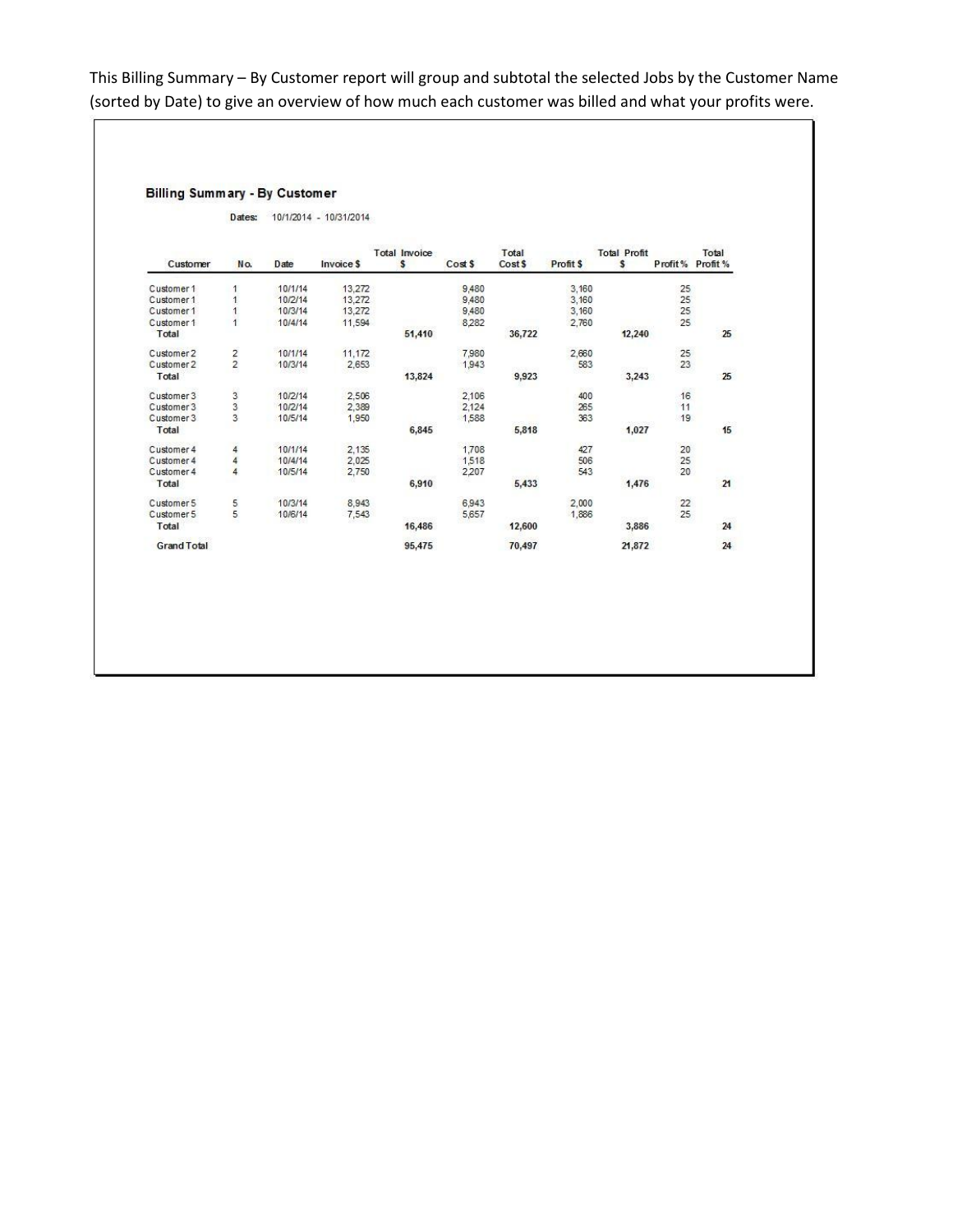

Trending charts illustrate how specific customers have performed over a given time period, based on invoice amounts (broken down by cost and profit) or by profit percentage.

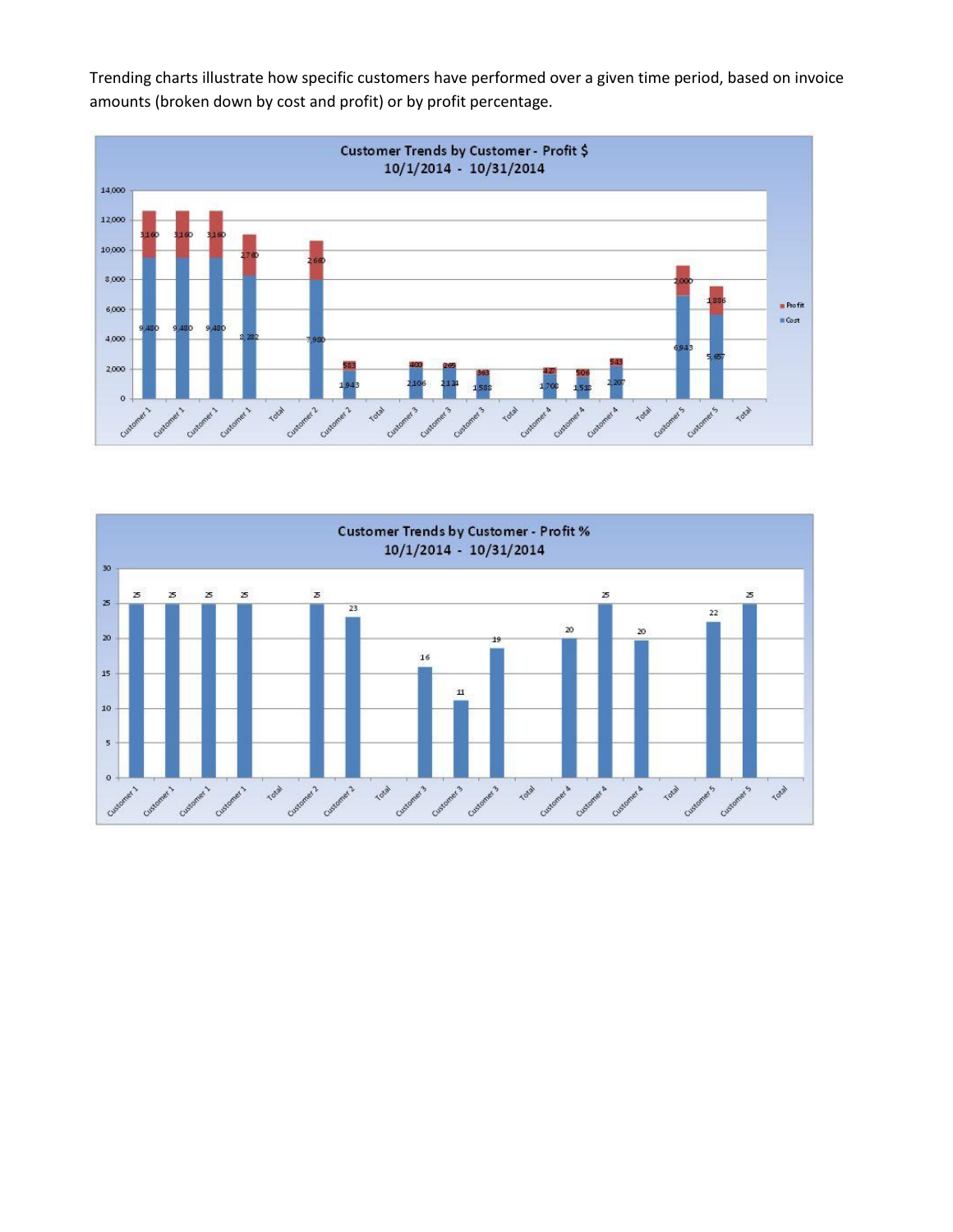Invoice Totals by Customer charts give you an overview of the total billing for a given period, broken down by customer and sorted by total invoice amounts.